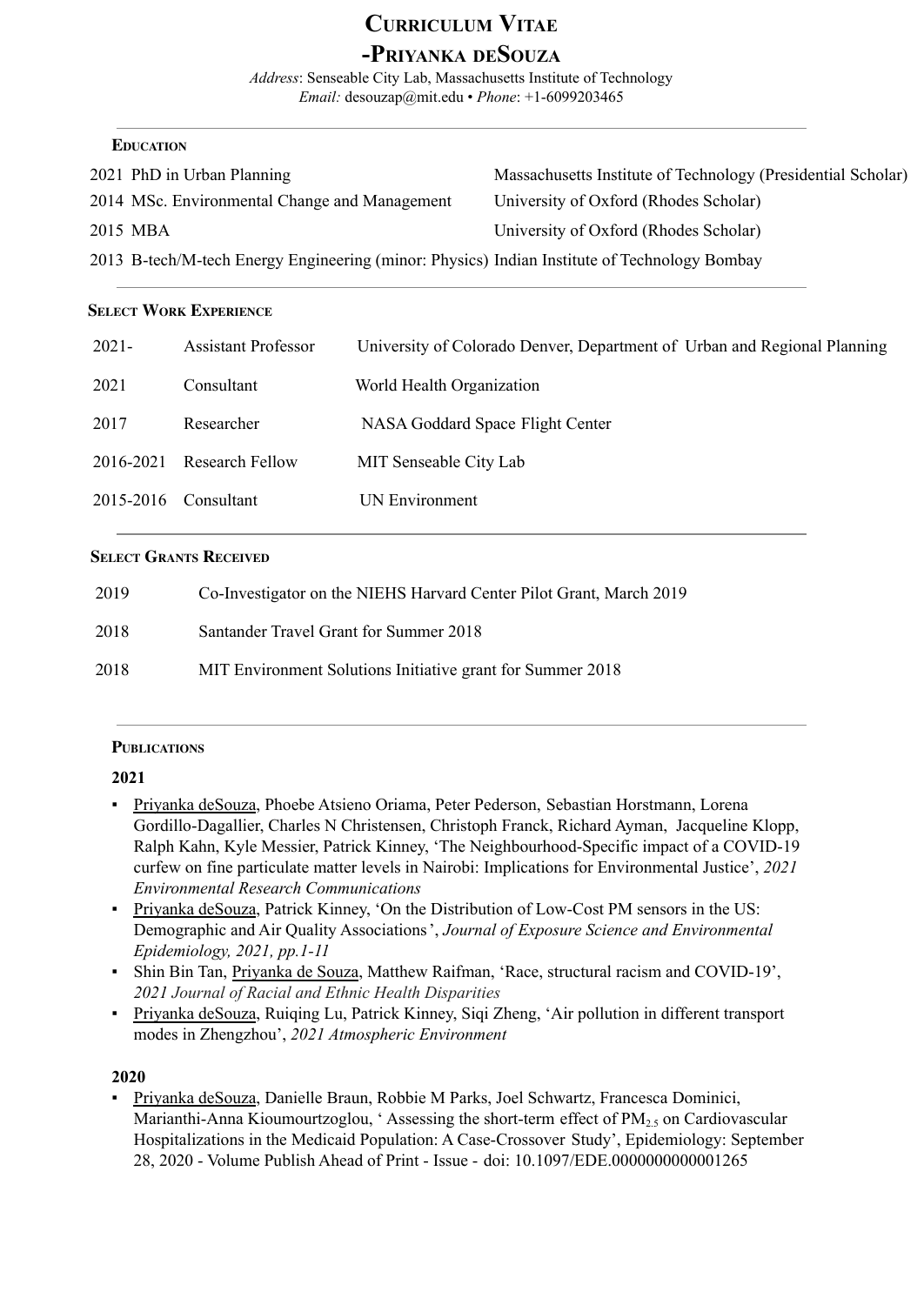# **CURRICULUM VITAE -PRIYANKA DESOUZA**

*Address*: Senseable City Lab, Massachusetts Institute of Technology *Email:* desouzap@mit.edu • *Phone*: +1-6099203465

- Priyanka deSouza, Ralph Kahn, James Limbarcher, Eloise Marais, Fabio Duarte, Carlo Ratti, 'Combining low-cost, surface-based aerosol monitors with size-resolved satellite data for air quality applications', Atmos. Meas. Tech., https://doi.org/10.5194/amt-2020-136
- Priyanka deSouza, Amin Anjomshoaa, Fabio Duarte, Prashant Kumar, Ralph Kahn, Carlo Ratti, 'Air Quality Monitoring Case Study Using Mobile Low-cost Sensors mounted on Trash-Trucks: Methods Development and Lessons Learned', *Sustainable Cities and Society. 2020 May 18:102239.*
- Priyanka deSouza, 'Air pollution in Kenya: a review', *Air Qual Atmos Health* (2020). <https://doi.org/10.1007/s11869-020-00902-x>
- Weiyu Wang, Jeffrey Blossom, Julie Kim, Priyanka deSouza, Weixing Zhang, Rockli Kim, Rakesh Sarwal, S.V. Subramanian. COVID-19 Metrics across Parliamentary Constituencies & Districts in India. *Harvard Center for Population and Development Studies Working Paper Series*,2020,20, 4.
- Priyanka deSouza, S V Subramanian, 'COVID-19 Across United States Congressional Districts', J. Glob. [Health](https://www.zotero.org/google-docs/?BIi5Je) Sci. 2. <https://doi.org/10.35500/jghs.2020.2.e22>
- Fabio Duarte and Priyanka deSouza, 'Data Science and Cities: a critical approach', *invited paper (peer reviewed), Harvard Data Science Review. https://doi.org/10.1162/99608f92.b3fc5cc8*

### **2018 and earlier**

- Amin Anjomshoaa, Fábio Duarte, Daniël Rennings, Thomas Matarazzo, Priyanka deSouza, Carlo Ratti, 'City Scanner: Building and Scheduling a Mobile Sensing Platform for Smart City Services', *IEEE Internet of Things Journal*, 2018
- Priyanka deSouza, Victor Nthusi, Jacqueline Klopp, Wah On Ho, John Saffell, Roderic Jones, Carlo Ratti, 'A Nairobi Experiment in using low cost air quality monitors' *Clean Air Journal, 2017, v12, i 2, pp 12-42*
- Priyanka deSouza and Yadvinder Malhi, "Land Use Change in India (1700–2000) as Examined through the Lens of Human Appropriation of Net Primary Productivity." *Journal of Industrial Ecology, 2017*
- Priyanka deSouza and Vijay Singh, 'Simple Model of the 100 meter dash', *Resonance* Volume 17, Number 6 (2012).
- Priyanka deSouza, K.R Balasubramanian, Rangan Banerjee 'Setting Targets for Photoelectrochemical Cells,' *IVth International Conference on Advances in Energy Research proceedings*, IIT Bombay 10th-12th December, 2013

### **I<sup>N</sup> REVIEW**

- *▪* Priyanka deSouza, 'Key concerns and drivers of low-cost air quality sensor use', *under review*
- *▪* Priyanka deSouza, 'Political Economy of Air Pollution in Kenya', *under review*
- Yovitza Romero\*, Priyanka deSouza\*, Fabio Duarte, Patrick Kinney, Carlo Ratti, Julien Noel, 'The impact of the pico y placa policy on fine particulate matter levels in Lima, Peru' *(under review)*\* These authors contributed equally
- Simone Mora, Priyanka deSouza, Fabio Duarte, Antonio Berrones, Carlo Ratti, 'Air Quality Monitoring in a Coal Mining Town: A Hybrid Approach' (*under review*)

### **BOOK CHAPTERS**

- Contributing Author for the COVID-19, Cities, and Climate Change Element in the Third Assessment Report on Climate Change and Cities (ARC3.3), Cambridge University Press 2021-2023
- Patrick Kinney, Priyanka deSouza, 'Community Design and Air Quality', in *Making Healthy Places: Designing and Building for Health, Well-Being, and Sustainability*, in preparation for Island Press 2021
- Janelle Knox-Hayes, Jungwoo Chun, Priyanka deSouza, 'Sustainable Finance', *Routledge Handbook of Financial Geography* 2020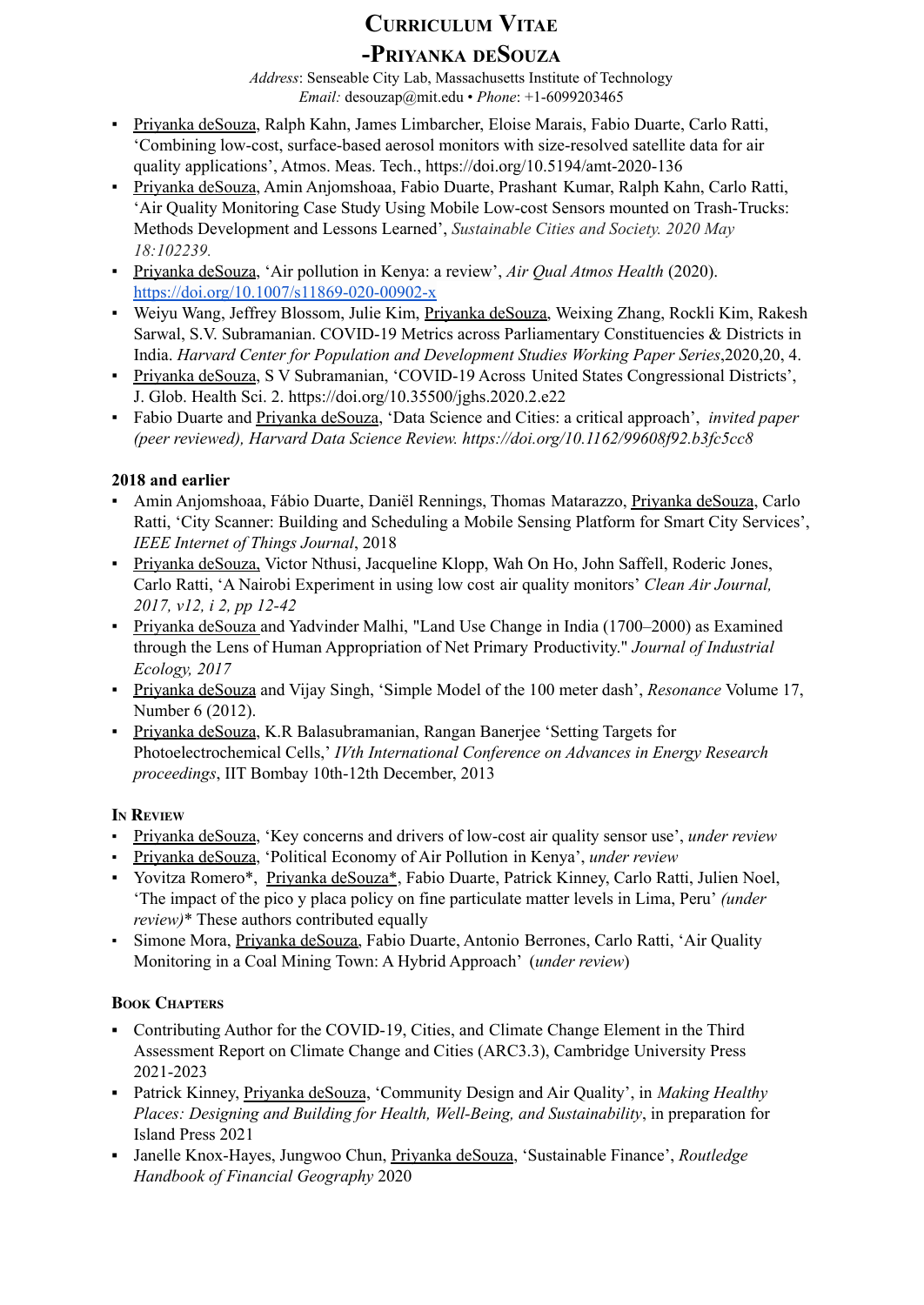# **CURRICULUM VITAE**

### **-PRIYANKA DESOUZA**

*Address*: Senseable City Lab, Massachusetts Institute of Technology *Email:* desouzap@mit.edu • *Phone*: +1-6099203465

- Grace Mwaura, Louise Fitzgerald, Priyanka deSouza, 'Introduction: Environmental and Sustainability Clubs' in *Encyclopedia of Sustainability in Higher Education*, 2019
- Contributing Author for *Drawdown: The Most Comprehensive Plan Ever Proposed to Reverse Global Warming*, edited by Paul Hawken, published by Penguin, 2017

### **BOOK REVIEWS**

- Priyanka deSouza, 'Book Review: Asthma Care in a Time of Climate Change by Alison Kenner', LSE Book Review, 2020
- Priyanka deSouza, 'Book Review: Political Blackness in Multicultural Britain by Mohan Ambikaipaker', LSE Book Review, 2019
- Priyanka deSouza, 'Book Review: Digital Democracy, Analogue Politics: How the Internet Era is Transforming Kenya by Nanjala Nyabola', LSE Book Review, 2018
- Priyanka deSouza, 'Book Review: The Shale Dilemma: A Global Perspective on Fracking and Shale Development', AnthemEnviroExperts, 2018
- Priyanka deSouza, 'Book Review: Rhodes Must Fall: The Struggle to Decolonise the Racist Heart of Empire by Rhodes Must Fall Oxford, edited by Roseanne Chantiluke, Brian Kwoba and Athinagamso Nkopo', LSE Book Review, 2018

#### ▪ **NEWSPAPER ARTICLES**

- Priyanka deSouza, 'Nairobi's air has been polluted for decades: new review suggests a path forward', The Conversation, 2020
- Priyanka deSouza and Alexander Ikawah, 'This Too Is Kenya: How the deCOALONIZE Campaign Challenged a Politicised Bureaucracy and Legal System'. The Elephant, 2019
- Priyanka deSouza, 'Every Breath You Take: Who is Monitoring Air Quality in Kenya', The Elephant, 2018

### **PODCASTS**

**•** '[Decolonizing](https://www.colab.mit.edu/colabradio-more/decolonize-science-ep1) Science' series on MIT CoLab Radio

### **FEATURES IN THE PRESS**

[Boston](https://www.bostonglobe.com/2020/03/28/metro/while-world-retreats-coronavirus-nature-catches-its-breath/?event=event25&fbclid=IwAR2LkgjXfDNIfOvl0S1MXntYwVNw0IvV7RjZBGPF6vx7gQu0ec0uxxCyLE4) Globe, [WGBH](https://www.wgbh.org/news/science-and-technology/2020/03/30/air-pollution-levels-drop-during-pandemic-response), GOETHE I[NSTITUTE](https://www.goethe.de/ins/ke/en/kul/dos/sus/21847294.html), KENYA

### **SELECT CONFERENCE PRESENTATIONS**

- Facilitator for the discussion on 'Decolonizing Air Pollution Science: Understanding the Power Structure' organized by OpenAQ at the 2020 International Society for Exposure Science Meeting.
- Priyanka deSouza, 'Who Counts Air Quality and Whose Air Quality Counts?', accepted for the *Air Sensors International Conference*, 2020 (postponed)
- Invited talk at the A System Approach to Air Pollution (ASAP) New Delhi, 2019 and Kampala , 2020 (postponed) workshops
- **Privanka deSouza, 'Assessing the short-term effect of PM**<sub>2.5</sub> on Cardiovascular Hospitalizations in the Medicaid Population: A Case-Crossover Study' at the *Health Effects Institute (HEI) Annual 2019* and *International Society of Environmental Epidemiology (ISEE) 2019*
- Priyanka deSouza, 'Localizing Air pollution Science', *Society for the Social Studies of Science (4S) 2019*
- Priyanka deSouza, 'Mobile air quality monitoring using data from low-cost monitors on trashtrucks', *Air Sensors International Conference*, 2018
- Priyanka deSouza, 'Integrating data from low-cost air quality monitors with satellite data', *NASA Health and Air Quality Applied Sciences Team HAQAST*, July, 2018